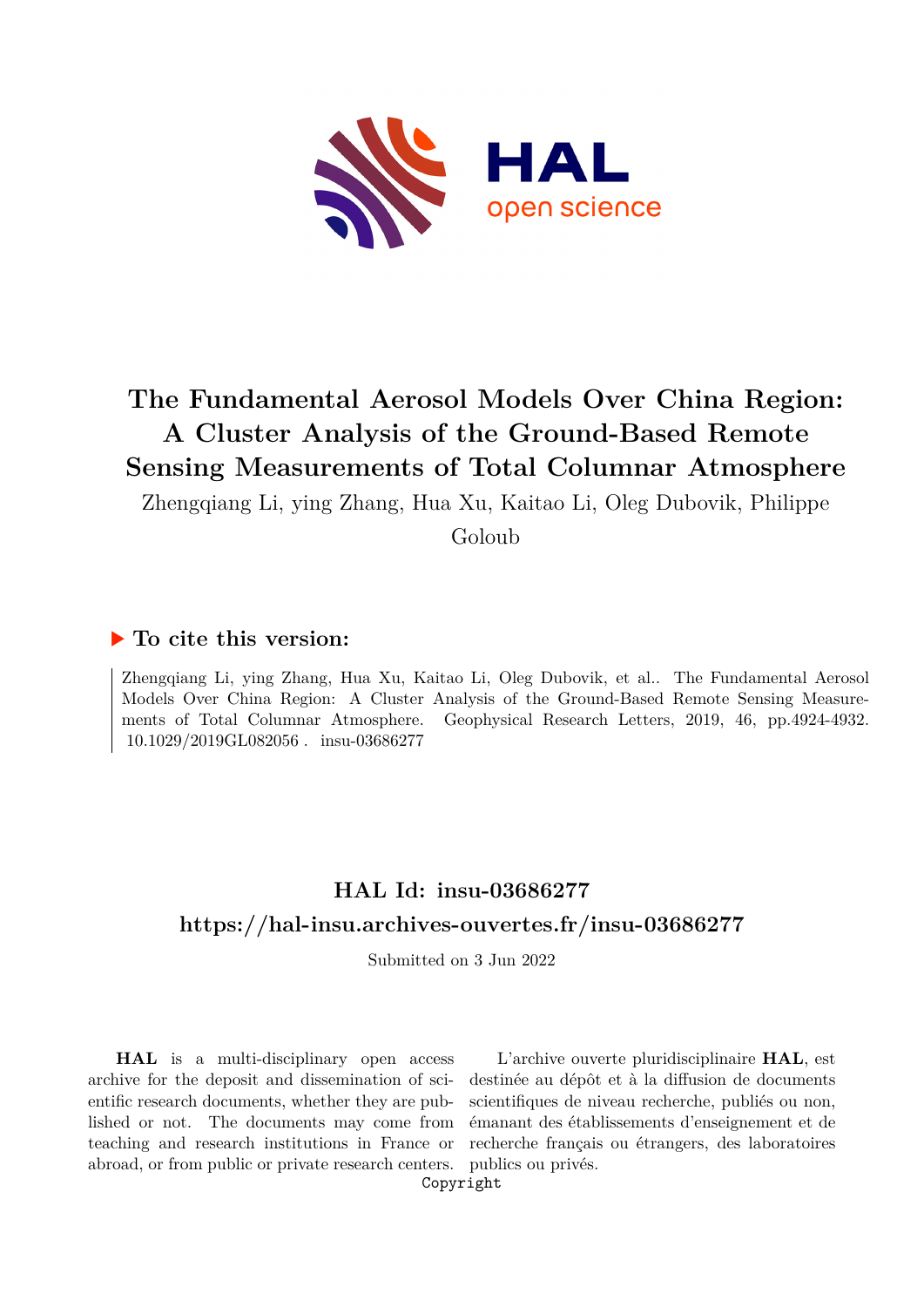

### RESEARCH LETTER

[10.1029/2019GL082056](http://dx.doi.org/10.1029/2019GL082056)

#### Key Points:

- Ten fundamental aerosol models in China are derived from a cluster study based on the ground‐based remote sensing measurements of **SONET**
- Five fine‐particle aerosol models include urban polluted, secondary polluted, combined polluted, polluted fly ash, and continental background
- Five coarse‐particle aerosol models include summer fly ash, winter fly ash, primary dust, transported dust, and background dust

#### [Supporting Information:](http://dx.doi.org/10.1029/2019GL082056)

[•](http://dx.doi.org/10.1029/2019GL082056) [Supporting Information S1](http://dx.doi.org/10.1029/2019GL082056)

#### Correspondence to:

Y. Zhang and H. Xu, [zhang\\_ying@aircas.ac.cn](mailto:zhang_ying@aircas.ac.cn); [xuhua@aircas.ac.cn](mailto:xuhua@aircas.ac.cn)

#### Citation:

Li, Z., Zhang, Y., Xu, H., Li, K., Dubovik, O., & Goloub, P. (2019). The fundamental aerosol models over China region: A cluster analysis of the ground‐based remote sensing measurements of total columnar atmosphere. Geophysical Research Letters, 46, 4924–4932. [https://doi.org/10.1029/](https://doi.org/10.1029/2019GL082056) [2019GL082056](https://doi.org/10.1029/2019GL082056)

Received 23 JAN 2019 Accepted 3 APR 2019 Accepted article online 10 APR 2019 Published online 1 MAY 2019

# The Fundamental Aerosol Models Over China Region: A **Geophysical Research Letters**<br>RESEARCH LETTER The Fundamental Aerosol Models Over China Region:<br>Cluster Analysis of the Ground-Based Remote Sensing Measurements of Total Columnar Atmosphere

Zhengqiang Li<sup>1</sup>  $\Box$ [,](https://orcid.org/0000-0002-2610-0064) Ying Zhang<sup>1</sup>  $\Box$ , Hua Xu<sup>1</sup>  $\Box$ , Kaitao Li<sup>1</sup>  $\Box$ , Oleg Dubovik<sup>2</sup>  $\Box$ , and Philippe Goloub<sup>2</sup>

<sup>1</sup>State Environmental Protection Key Laboratory of Satellite Remote Sensing, Aerospace Information Research Institute, Chinese Academy of Sciences, Beijing, China, <sup>2</sup> Laboratoire d'Optique Atmosphérique, CNRS/Université Lille, Villeneuve d'Ascq, Lille, France

**Abstract** Ten fundamental aerosol models in China are derived from a cluster study based on the ground‐based remote sensing measurements of Sun‐sky radiometer Observation NETwork. The aerosol size distribution decomposition techniques are employed to yield individual fine and coarse mode size distribution functions with independent refractive indices. The total 10,773 records containing 18 kinds of aerosol microphysical parameters are used to yield 10 typical clusters with the verification of clustering robustness. Ten clusters suggest five typical fine particle aerosol models including urban polluted, secondary polluted, combined polluted, polluted fly ash, and continental background, as well as five coarse models including summer fly ash, winter fly ash, primary dust, transported dust, and background dust over China region. The representativeness and coappearance analyses again reveal five dominative aerosol patterns on the base of fundamental models. These models can be used in the chemical model simulation, satellite remote sensing, climate, and environment analyses.

**Plain Language Summary** The aerosol fundamental characterization model is used to describe the typical aerosol properties in a region which is essential in the radiative transfer calculations and thus is fundamental knowledge for many applications related to Earth's atmosphere. However, the establishment of these models is not easy not only for the hard works on the continuously long-term, highquality observation but also related to analysis methods. However, these essential models are long‐term missed for China regions where is the most important aerosol regions in the world. It has turned to a bottleneck problem for accurately assessing aerosol effects in this important region. In this paper, we use the first-hand 7-year aerosol observation from the 16 sites of Chinese local observation network and employ an advanced new technique to first derive 10 fundamental aerosol characterization models over China. The obtained 10 fundamental aerosol models can provide a basis for general description of China aerosols. It is very useful for the climate, environment, and ecology studies. Meanwhile, they can be directly adapted in the development of satellite remote sensing algorithms. These results can be quickly applied to ameliorate accuracy and validity of various applications related to radiative transfer through the atmosphere in China.

#### 1. Introduction

Atmospheric aerosols have a major influence on the radiation energy balance of the earth‐atmosphere system, which makes the knowledge of the aerosol radiative forcing a critical factor to improve accuracy of climate change assessment (Boucher et al., 2013). To evaluate these important effects of aerosols, the typical or representative aerosol characterization over large areas (e.g., regional, national, or global) is needed and essentially supports atmospheric chemical model simulation and assessments of climate and environment. The establishment of typical aerosol characterization models based on continuous remote sensing observation is therefore a fundamental work for columnar atmospheric researches (Hansen, 2018). In this field, some global typical aerosol characterization models have been established from ground-based sun-sky radiometer measurements (e.g., Dubovik et al., 2002) and are widely used. However, due to the aerosol complexity and lack of observation in China (Che et al., 2018), the models are not yet well established.

©2019. American Geophysical Union. All Rights Reserved.

Many studies (Bellouin et al., 2005; Eck et al., 2012; Gobbi et al., 2007; Lee et al., 2010; Levy et al., 2007) have performed the classification of aerosols based on multiple observations with a goal of establishing typical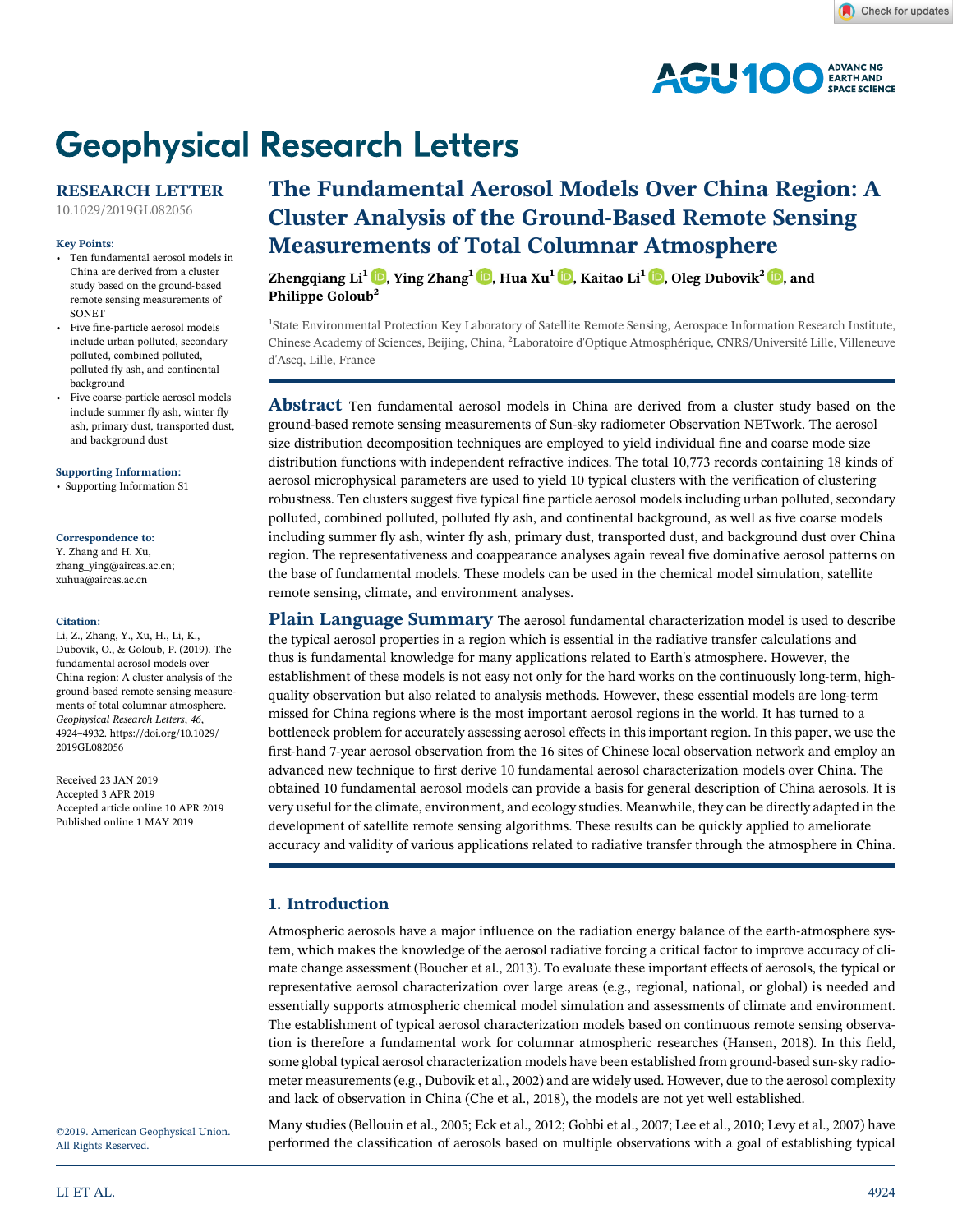aerosol models. Dubovik et al. (2002) analyzed characterization of global typical aerosol observation sites based on empirical classification, yielding aerosol models of urban industrial, biomass burning, dust, and oceanic types. It should be noted that because of the assumption of size‐independent index of refraction in the Aerosol Robotic Network (AERONET) information, Dubovik et al. (2002) has restricted analysis for cases that are either fine‐ or coarse‐mode or one‐aerosol‐type dominated to derive dust or smoke properties. Omar et al. (2005) also analyzed the global observation of the AERONET with a clustering approach, and the obtained six typical aerosol models are applied in the satellite remote sensing, for example, the Cloud‐ Aerosol Lidar with Orthogonal Polarization. For the Asia region, Wu and Zeng (2014) utilized a Gustafson‐Kessel fuzzy clustering algorithm to analyze dust aerosol types. Chen et al. (2013) and Zhang, Xu, and Zheng (2017) studied aerosol types in China regions using clustering analysis, while Ma et al. (2016) focused on aerosol characterization models at Song mountain regions in central China. Compared with empirical statistics analysis, the clustering approach has advantages of nonsupervision and thus has drawn more attentions in the establishment of aerosol characterization models.

In this study, based on the long-term observations of local sun-sky radiometer network, together with the individual fine‐/coarse‐mode aerosol products (Zhang, Li, Zhang, et al., 2017), we performed a clustering analysis of 7‐year aerosol observations of 16 sites over China to yield typical aerosol characterization models for this region. The second section introduces the data sources and the clustering method, while the third section presents the clustering results of 10 fundamental aerosol models. The fourth section discusses the robustness and representativeness of our classification and conclusions are summarized in the last section. It should be emphasized that this is the first time to obtain the representative aerosol models for the columnar atmosphere over entire China region, by initiatively using SONET sites and considering the long-term observation is very rare over this region and the existed AERONET sites are not enough to conduce a geologically covering analysis.

#### 2. Data and Method

#### 2.1. Remote Sensing Observation

The Sun‐sky radiometer Observation NETwork (SONET) is a Chinese local observation network performing ground‐based remote sensing measurements of aerosols (Li et al., 2018). It currently has 16 permanent observation sites distributed in China (Figure 1), covering most of typical aerosol geological (e.g., plateau, desert, mountain, hill, plain, and island) and humanistic (e.g., rural, urban, megacity, background, and polluted region) features. As seen from Figure 1, six among total 16 sites possess observation longer than 5 years, which provide a solid basis for the analysis of typical aerosol characterization over China.

#### 2.2. Aerosol Measurement Data

The SONET is equipped with multiband polarized Sun-sky radiometer (CE318-DP) to measure direct-sun and diffused sky light with polarization. SONET data with polarization measurements have been used in the research algorithms to derive size distribution and refractive index for both fine- and coarse-mode particles simultaneously in high aerosol optical depth (AOD) conditions where both fine- and coarse-mode aerosol loadings are significant (Xu et al., 2015). However, in the operational mode, only SONET sky radiances are used in the inversion to yield aerosol optical and microphysical parameters (e.g., AOD, size distribution, and complex refractive indices) using standard AERONET retrieval algorithm (Dubovik et al., 2000, 2006), and the inversion results formulate the database for this study. The calibration and cloud‐ screening procedures are also consistent between SONET and AERONET, and thus, the data quality and aerosol product accuracy are comparable as suggested by data analyses (Li et al., 2018) of joint campaigns (Holben et al., 2018). The SONET data set has been employed in many applications, including validation of satellite products (e.g., Zhang, Li, Qie, et al., 2017), assimilation into chemical transport models (e.g., Chang et al., 2015), and radiative forcing studies (e.g., Li et al., 2018).

Long-term observation (e.g., Dubovik et al., 2002) shows that aerosols of the total columnar atmosphere exhibit a bimodal volume particle size distribution (VPSD) in many cases. The cutting-off size is around 1 nm (in particle radius r) which separates VPSD into fine particle ( $r < -1$  nm) and coarse particle  $(r > -1$  nm) domains. Moreover, these VPSD curves usually fit well log-normal functions and can be expressed as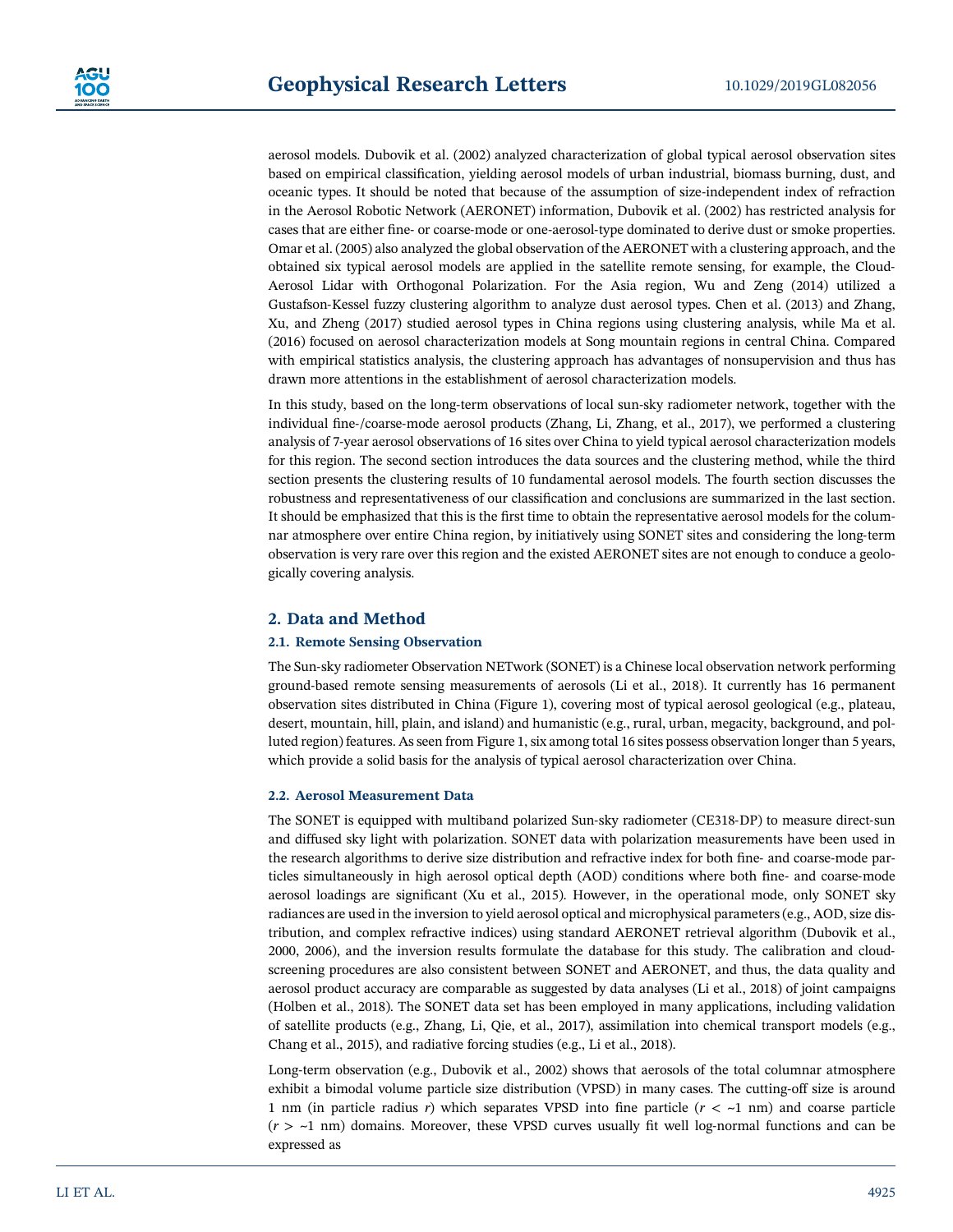



Figure 1. The geological distribution and time series of data collection of 16 Sun-sky radiometer Observation NETwork sites (blue thin lines = aerosol optical depth parameter; gray thick lines = inversion parameters, e.g., size distribution).

$$
\frac{dV(r)}{dlnr} = \sum_{i=1}^{m} \frac{C_i}{\sqrt{2\pi (\ln \sigma_i)^2}} \exp\left[-\frac{1}{2} \left(\frac{lnr - lnr_i}{ln \sigma_i}\right)^2\right] \quad m = 1, 2,
$$
\n(1)

where  $C_i$  denotes the particle volume concentration,  $r_i$  is the median radius for volume,  $\sigma_i$  is the standard deviation, and  $dV/dhr$  is the VPSD in the unit of cubic micrometer per square micrometer. In practice, among the fine- and coarse-particle size domain, there usually exists multipeaks  $(>2)$  in VPSD (Eck et al., 2012). Scholars have suggested to mark these peaks as the standard fine mode (subscript  $_f$ ), the standard coarse mode (subscript  $_{\rm c}$ ), the submicron fine mode (subscript  $_{\rm SMF}$ , i.e., particle radius larger than the standard fine mode but still in the fine particle size domain), and the super-micron coarse mode (subscript <sub>SMC</sub>, i.e., particle radius smaller than the standard coarse mode but still in the coarse particle size domain; Li et al., 2014; Zhang et al., 2016). Zhang, Li, Zhang, et al. (2017) method (see Text S1 in the supporting information) is used to provide the individual fine‐/coarse‐mode aerosol products (as listed in Table 1) from instantaneous measurements as the inputs of clustering analyses of this study. Considering that the optical parameters (e.g., AOD and single scattering albedo) can be derived from aerosol microphysical parameters, we only employ aerosol microphysical parameters in the clustering analyses.

#### 2.3. Clustering Analysis Method

We employ the K-means clustering approach (Anderberg, 1973; Duda et al., 2001; Hartigan, 1975; Jain & Dubes, 1988; Sokal & Sneath, 1963) to classify total 18 kinds of aerosol microphysical property parameters (as shown in Table 1,  $r_f$ ,  $r_{\text{SMF}}$ ,  $\sigma_f$ ,  $\sigma_{\text{SMF}}$ ,  $C_f$ ,  $C_{\text{SMF}}$ ,  $n_f$ ,  $k_f$ ,  $440$ ,  $k_f$  for fine particles;  $r_c$ ,  $r_{\text{SMC}}$ ,  $\sigma_c$ ,  $\sigma_{\text{SMC}}$ ,  $C_c$ ,  $C_{\text{SMC}}$ ,  $n_c$ ,  $k_c$ ,  $440$ ,  $k_c$  for coarse particles, and the number subscript denoting the wavelength of 440 nm). The K-means method deals with the data set consisting of M n-dimensional vector. When element number M is greater than the designated cluster number k (i.e.,  $M > k$ ), the data set can be classified into k groups, that is,  $S = \{S_1, S_2, ..., S_k\}$ . Mathematically, it converts into a problem of finding the group center values  $\mu$ when the total distance between all data set elements and all group's center is minimized:

$$
J = \min_{S} \sum_{i=1}^{k} \sum_{x_j \in S_i} ||x_j - \mu_i||^2,
$$
 (2)

where J is the dissimilarity, x is the element value, and  $\mu$  is the value of a group center. Given the group number k, each group center is randomly selected. The dissimilarity between all element and all group centers are calculated. Then (a) the element is classified into a cluster when the dissimilarity is the lowest; (b) the group center value is recalculated by average of the new cluster elements; (c) above steps are iterated until the J value reaches the minimum. Because the physical unit spaces of n-dimensional element are different, the normalization by standard deviation is necessary. We use the standardized Euclidean distance to cluster the data (see Text S2), assuming the parameters of fine mode and coarse mode are irrelevant.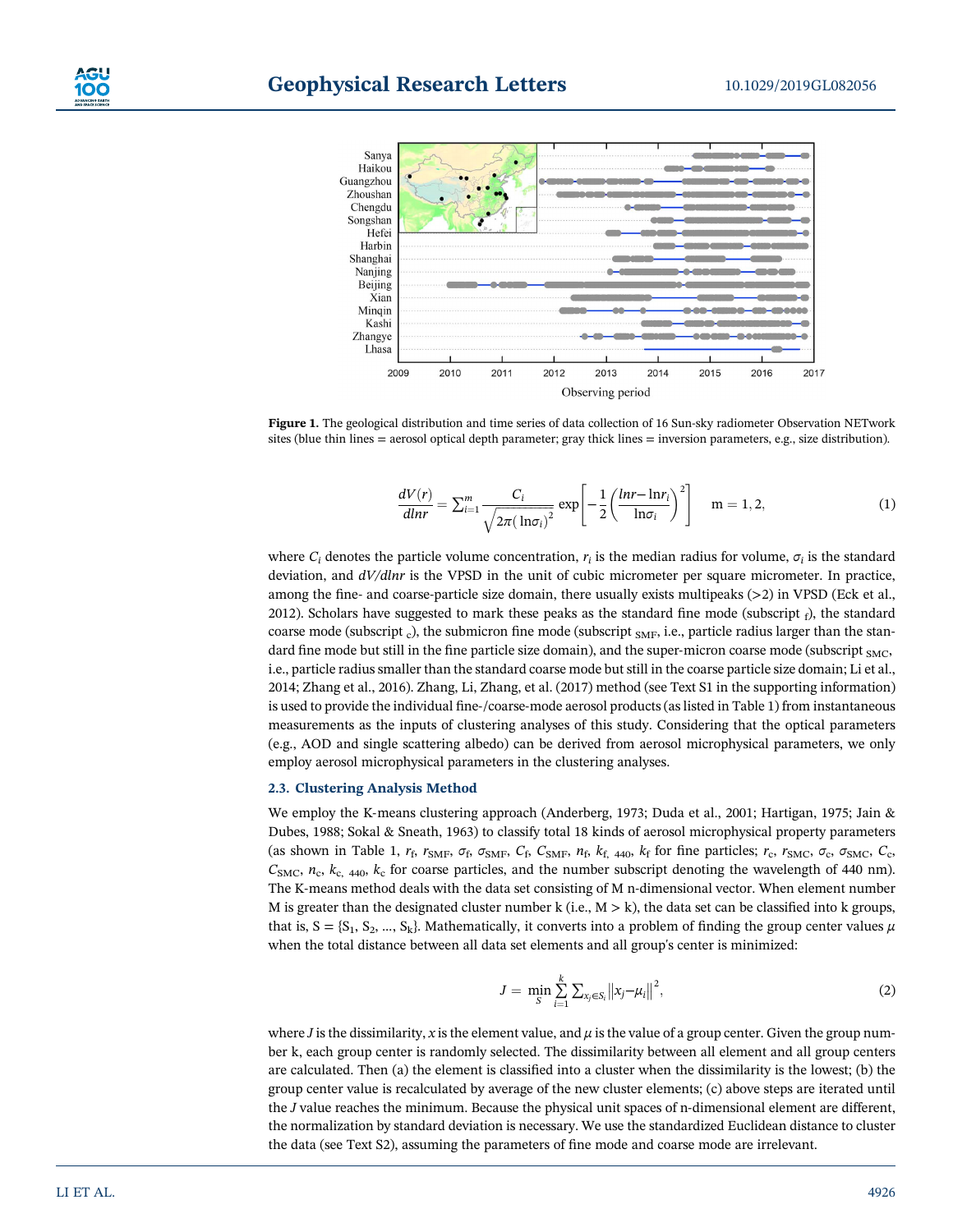Table 1

Parameters and Characteristics of the Representative Clusters of the Sun‐Sky Radiometer Observation Network Data Set

| Fine modes   |               |                  |                    |                    |               |               |             |                  |             |              |          |           |              |
|--------------|---------------|------------------|--------------------|--------------------|---------------|---------------|-------------|------------------|-------------|--------------|----------|-----------|--------------|
| Type         | $r_{\rm f}$   | $r_{\text{SMF}}$ | $\sigma_{\rm f}$   | $\sigma_{\rm SMF}$ | $C_{\rm f}$   | $C_{\rm SMF}$ | $n_{\rm f}$ | $k_{\rm f, 440}$ | $k_{\rm f}$ | Ratio $(\%)$ | Size     | Ref. ind. | Absorptivity |
| f-ULW        | 0.200         |                  | 1.669              |                    | 0.136         |               | 1.410       | 0.007            | 0.009       | 27.6         | Unimodal | Low       | Weak         |
| f-UHS        | 0.146         |                  | 1.710              |                    | 0.063         |               | 1.515       | 0.014            | 0.017       | 32.6         | Unimodal | High      | Strong       |
| f-BLW        | 0.142         | 0.320            | 1.456              | 1.637              | 0.087         | 0.069         | 1.392       | 0.007            | 0.010       | 18.9         | Bimodal  | Low       | Weak         |
| f-BNS        | 0.107         | 0.236            | 1.339              | 1.710              | 0.046         | 0.081         | 1.459       | 0.016            | 0.020       | 15.3         | Bimodal  | Normal    | Strong       |
| f-BNM        | 0.135         | 0.644            | 1.516              | 2.742              | 0.073         | 0.058         | 1.477       | 0.011            | 0.014       | 5.7          | Bimodal  | Normal    | Moderate     |
| Coarse modes |               |                  |                    |                    |               |               |             |                  |             |              |          |           |              |
| Type         | $r_{\rm SMC}$ | $r_{\rm c}$      | $\sigma_{\rm SMC}$ | $\sigma_{\rm c}$   | $C_{\rm SMC}$ | $C_{\rm c}$   | $n_{\rm c}$ | $k_{c, 440}$     | $k_{\rm c}$ | Ratio $(\%)$ | Size     | Ref. ind. | Absorptivity |
| c-ULW        |               | 2.751            |                    | 1.941              |               | 0.089         | 1.437       | 0.006            | 0.009       | 46.1         | Unimodal | Low       | Weak         |
| $c$ -UHS     |               | 3.133            |                    | 1.890              |               | 0.090         | 1.522       | 0.015            | 0.028       | 17.1         | Unimodal | High      | Strong       |
| c-UNW        |               | 2.250            |                    | 1.675              |               | 0.482         | 1.495       | 0.003            | 0.003       | 4.9          | Unimodal | Normal    | Weak         |
| $c-BNM$      | 1.532         | 3.448            | 1.986              | 1.724              | 0.059         | 0.105         | 1.492       | 0.009            | 0.019       | 10.9         | Bimodal  | Normal    | Moderate     |
| $c$ -BHM     | 2.026         | 4.788            | 1.941              | 1.439              | 0.121         | 0.076         | 1.518       | 0.008            | 0.012       | 20.9         | Bimodal  | High      | Moderate     |

*Note. r* is median radius (μm), σ is the standard deviation (μm), C is the peak volume concentration (μm $^3$ /μm $^2$ ), *n* is the real part of refractive index, k<sub>f,440</sub> (k<sub>c,440</sub>) and  $k_f(k_c)$  are imaginary parts of refractive index of fine (coarse) model at 440 nm and from 675 to 1,020 nm. The subscript f is for the standard fine mode, SMF for submicron fine mode, SMC for super-micron coarse mode, and c for the standard coarse mode. Ratio is the appearance probability within either fine or coarse clusters.

#### 3. Results

#### 3.1. Representative Clusters

From the representative clusters, we totally obtain 10 fundamental aerosol models that are uniformly denoted by four characters. The features of volume size distribution have two types (Unimodal and Bimodal) in fine and coarse mode, while the refractivity and absorption capability all have three levels (Low, Normal, and High and Weak, Moderate, and Strong, respectively).

The 10 fundamental aerosol models are presented in Table 1. The detailed aerosol microphysical parameters, the appearance probability, and corresponding characteristics for 10 clusters are presented. In average, as to the fine-particle clusters, the standard fine mode median radius  $(r_f)$  are about 0.1–0.2  $\mu$ m, while those of submicron fine modes ( $r_{\text{SMF}}$ ) can vary from 0.2 to 0.6  $\mu$ m. As to the coarse-particle clusters, the standard coarsemode median radius  $(r_c)$  varies in a relatively large range 2–5  $\mu$ m, while those of super-micron coarse modes  $(r<sub>SMC</sub>)$  are about 1.5–2  $\mu$ m. Meanwhile, as to the refractive index, the fine- and coarse-particle clusters also show different characteristics, for example, real part of fine clusters has relatively low values but large variation changing from 1.39 to 1.51, while those of coarse clusters have high values but small variation range from 1.43 to 1.52. All these characteristics indicate that the fundamental 10 clusters may have clear representative features which will be analyzed in the next section in detail.

#### 3.2. Fine‐Mode Aerosol Models

In the fine‐particle size range (see Figure 2), we find two single‐peak aerosol models (f‐ULW and f‐UHS) and three double-peak (f-BLW, f-BNS, and f-BNM) aerosol models. It should be noted that the double-peak feature may not be explicit and invisible to the naked eyes because one small peak may be covered by another big peak. Among five fine models, the unimodal types (f-ULW and f-UHS) are dominative with a total ratio of 60.2%, that is, these two models represent nearly two thirds of the cases with fine particle characteristics in China region. The f-ULW model has a high volume concentration  $(C_f = 0.136)$  but weak light absorption (i.e., smaller  $k_f$ ). Compared to f-ULW, f-UHS model has a lower volume concentration ( $C_f = 0.063$ , only about half of that of f-ULW) but stronger light absorbing capability ( $k_{f,440} = 0.014$ ,  $k_f = 0.017$ ). As to the three bimodal fine models, they all have two single-peak models (see Table 2). The f-BLW is the most frequent model (18.9%) among these three models, with a higher volume concentration ( $C_f + C_{\text{SMF}} = 0.156$ ) compared to that of dominative unimodal model f-ULW (see Figure 2). Moreover, the lower refractivity  $(n_f = 1.392)$  agrees well with that of hydrophilic polluted aerosols during serious haze pollution in China (Müller et al., 2006). In contrast, both f‐BNS (15.3%) and f‐BNM (5.7%) have relatively high refractivity  $(n_f)$  and strong absorption  $(k_{f,440}, k_f)$  similar to characteristics of polluted aerosols in the megacities of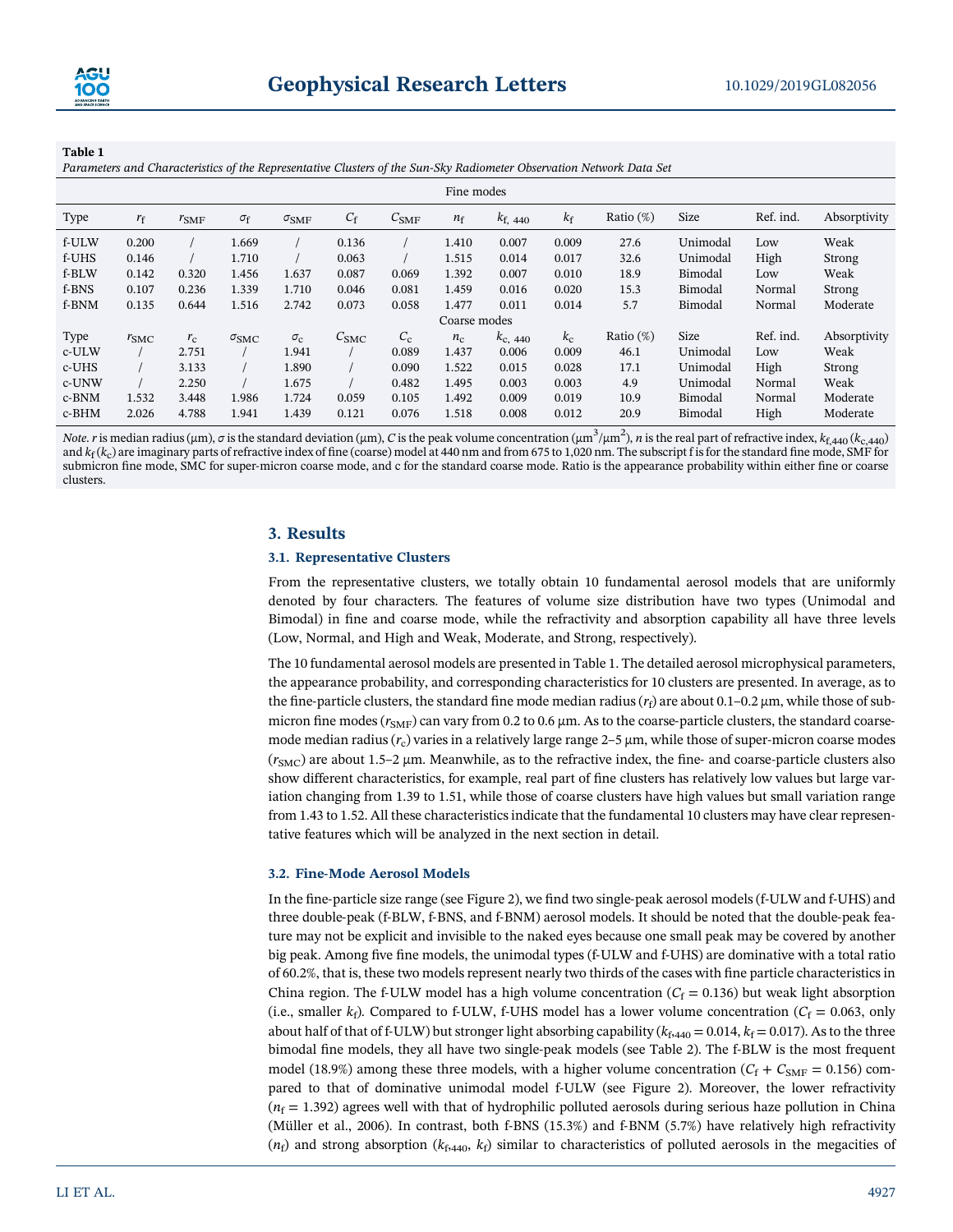



Figure 2. The fine- and coarse-particle aerosol models (volume size distribution and refractive indices) in China region based on clustering of Sun‐sky radiometer Observation NETwork measurements. The thin line in the subgraph represents a single peak in the bimodal types. The x axis for volume size distribution is radius (unit: μm) and that for refractive indices are wavelength (unit: nm).

north China. Especially, we notice that the average median radius of the submicron mode ( $r_{\text{SMF}}$ ) is 0.4  $\mu$ m, which is close to the radius of typical SMF mode peak (0.44 μm) observed in Beijing winter heavy haze (Li et al., 2014). All these characteristics indicate that these three bimodal models have strong potentials pointing to haze polluted aerosols of North China cities.

#### 3.3. Coarse‐Mode Aerosol Models

For the coarse particles (see Figure 2), we find three single-peak aerosol models (c-ULW, c-UHS, and c-UNW) and two double‐peak (c‐BNM and c‐BHM) aerosol models. The dominative types are also unimodal

| Network Measurements |          |                        |                                                                                                                                 |  |  |  |  |
|----------------------|----------|------------------------|---------------------------------------------------------------------------------------------------------------------------------|--|--|--|--|
| Mode                 | Cluster  | Aerosol type           | Description of characteristics                                                                                                  |  |  |  |  |
| Fine                 | f-ULW    | Urban polluted         | Urban-polluted fine-mode aerosols, with high particle concentration                                                             |  |  |  |  |
|                      | f-UHS    | Continental background | Background fine-mode aerosols, with low particle concentration                                                                  |  |  |  |  |
|                      | f-BLW    | Secondary polluted     | Secondary aerosols containing mainly polluted particles, with<br>low refractivity and higher scattering capability              |  |  |  |  |
|                      | f-BNS    | Combined polluted      | Mixture of direct anthropogenic emissions and secondary<br>aerosols, with high light absorption                                 |  |  |  |  |
|                      | f-BNM    | Polluted fly ash       | Mixture of anthropogenic-polluted particles and fine fly ash<br>particles, with large submicron fine particles                  |  |  |  |  |
| Coarse               | c-ULW    | Summer fly ash         | Background of fly ash coarse particles with low light absorption,<br>for example, natural emission of primary organic aerosols  |  |  |  |  |
|                      | $c$ -UHS | Winter fly ash         | Background of fly ash coarse particles with high light absorption,<br>for example, fly ash polluted by anthropogenic components |  |  |  |  |
|                      | c-UNW    | Primary dust           | Coarse particles of natural dust, with very high volume concentration                                                           |  |  |  |  |
|                      | c-BNM    | Transported dust       | Dust particles after long-term transportation and sedimentation                                                                 |  |  |  |  |
|                      | c-BHM    | Background dust        | Background dust suspended over continental regions, with large<br>coarse standard mode                                          |  |  |  |  |

Table 2

Types and Characteristics of the Fundamental Models in China Region Derived From Sun‐Sky Radiometer Observation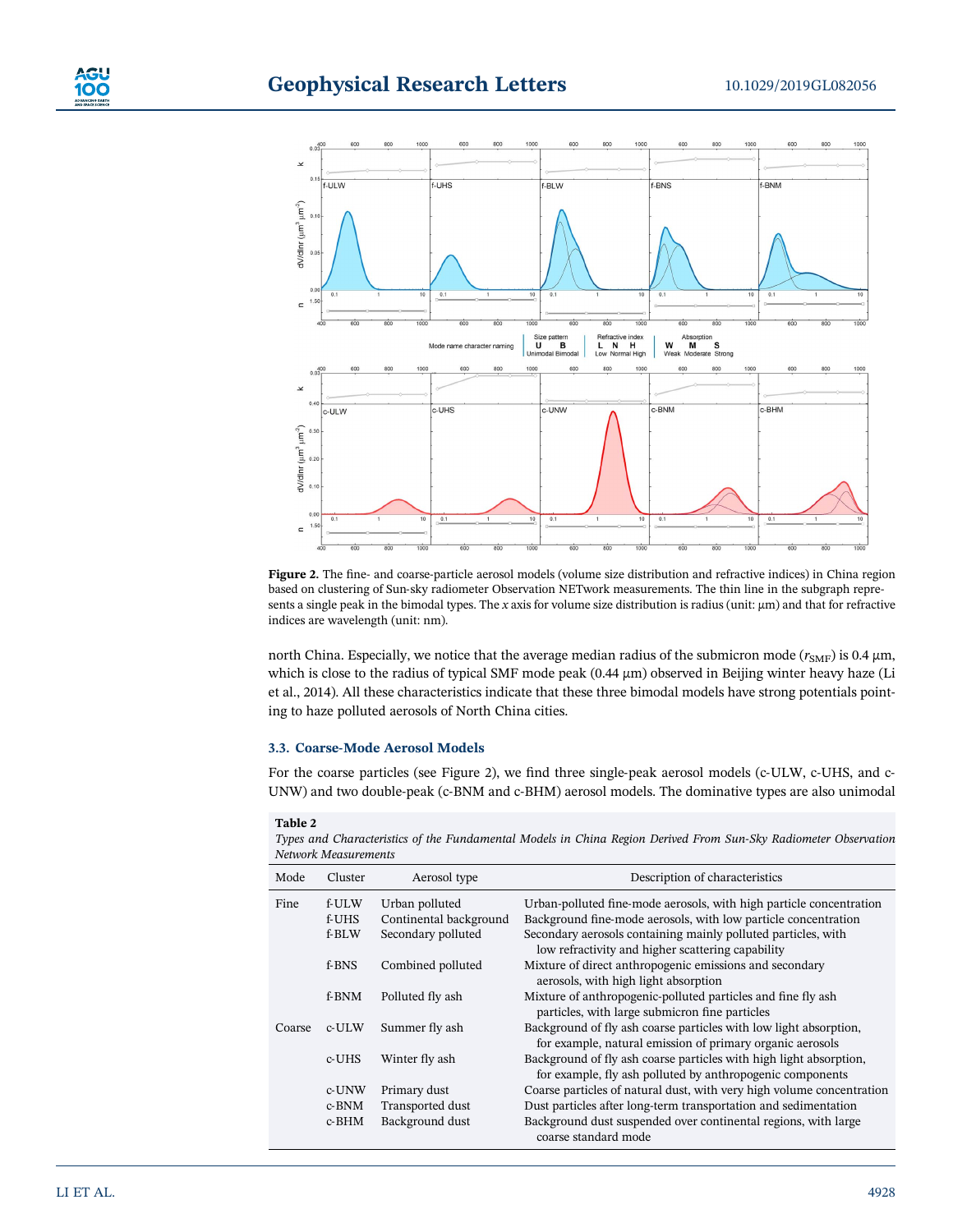clusters (68.2%) similar to the case of fine‐particle models. Among three unimodal coarse models, the most frequent model is the c-ULW (46.1%) with the lowest refractivity ( $n_c = 1.437$ ) and weakest absorption  $(k_c = 0.009)$ . The c-UHS model has the similar size distribution shape to the c-ULW model but with much stronger light absorbing capability ( $k_c = 0.028$ ). Considering that most of high absorption coarse-particle components result from soot or flying ash related to coal burning, highly emitted during winter season in China, we think that the high‐absorbing c‐UHS is related to the coarse particles in north winter. In contrast, it is also reasonable to infer that the c-ULW model represents the summer conditions, especially considering its high water content (i.e., small value  $n_c$ ) as suggested in Zhang, Li, Zhang, et al. (2017). The c-UNW model shows an extraordinarily high volume concentration ( $C_c = 0.482$ ) together with weak absorption and moderate refractivity, which implies the natural dust. The weak absorbing characteristics of coarse particles are also observed by Levin et al. (1980) and Otterman et al. (1982), while the unique spectral feature on the increasing absorption at short wavelength (i.e.,  $k_{c,440} > k_c$ ) of dust aerosols (Dubovik et al., 2002) is also clearly observed in c‐UNW model.

As to the two bimodal coarse models (see Figure 2), we notice that the characteristics of significantly larger median radius and moderately higher absorption agree with that of dusts in North China. However, the major difference between c-BNM and c-BHM models is their median radii. The radius of c-BHM (4.7  $\mu$ m) is much larger than that of c-BNM (3.4  $\mu$ m), while their  $r_{SMC}$  are close to each other (in an average of 1.78  $\mu$ m). Considering the standard coarse mode (e.g.,  $r_c$ ) represents the major components of these models, it is reasonable to infer that c‐BNM and c‐BHM suffer different staying time in the air, which affects the sedimentation of larger particles much greater than smaller particles. Moreover, it can also be noted that the median radius of our unimodal coarse models (about 2.2–3.1 μm) is close to that of global-observed coarse particles (Dubovik et al., 2002), but the standard mode median radius of our bimodal coarse models is significantly larger (~4.1 μm in average) than that of dust aerosols in Dubovik et al. (2002). We think this might be a feature of Asia dust nearing or transported from desert sources (Xu et al., 2014).

#### 4. Discussion

#### 4.1. The Robustness Experiment

For evaluating the robustness of our clustering results, we perform a random-grouping test to examine the validity of classification and the stability of the cluster center values. First, we randomly divide the total 10,773 data (called T data set) into A and B subdata set (equally half of T data set). Next, we perform clustering on A and B exactly following the method mentioned above. Then, we conduct two kinds of evaluations: (a) comparison of cluster numbers of A and B and (b) comparison of the cluster center values of A and B. If the cluster numbers of T, A, and B are stable and the group center values are close (average bias less than 10%), we can confirm that the clustering result is robust (Omar et al., 2005). The result of our robustness experiment meets well the two criteria as mentioned above (Figure S3). The Cluster numbers are exactly the same as that of sub data sets, and the group center values are also stable. The average biases of group center values for the two experiments are less than  $\pm 2\%$ . Most of characteristic parameters are stable with bias less than 5%, and only the volume concentration of the standard coarse mode  $(C_c)$  is relatively large  $(-12%)$ . The bias on  $C_c$  is explained by the fact that the standard coarse mode is mainly composed of mineral dust which is the biggest source of global atmospheric aerosols with a great variety of concentration in space and time. We conclude that the clustering results obtained from SONET measurements are robust and the obtained aerosol models show good representativeness in China region.

#### 4.2. Representativeness of Typical Aerosol Models

Some scholars preliminarily studied aerosol characterization modeling in China (e.g., Chen et al., 2013; Lee et al., 2010; Wu & Zeng, 2014: Zhang, Xu, & Zheng, 2017). However, all of the aerosol models in these studies are established based on the entire volume size distribution and supposing the fine and coarse modes have the same refractive indices. In our paper, 10 basic modes are obtained for either fine or coarse modes, and thus, they can compose theoretically 36 kinds of bimodal total size distribution patterns, besides the relative amount of fine and coarse modes can adjusted again which products much more combination possibilities. Following the characterization of the clustering results (Figure 2 and Table 1) and the analysis of coappearance, we can summarize 10 fundamental aerosol models to estimate the representativeness of all groundbased measurements and the corresponding typical types. In Table 2, we listed our appointment between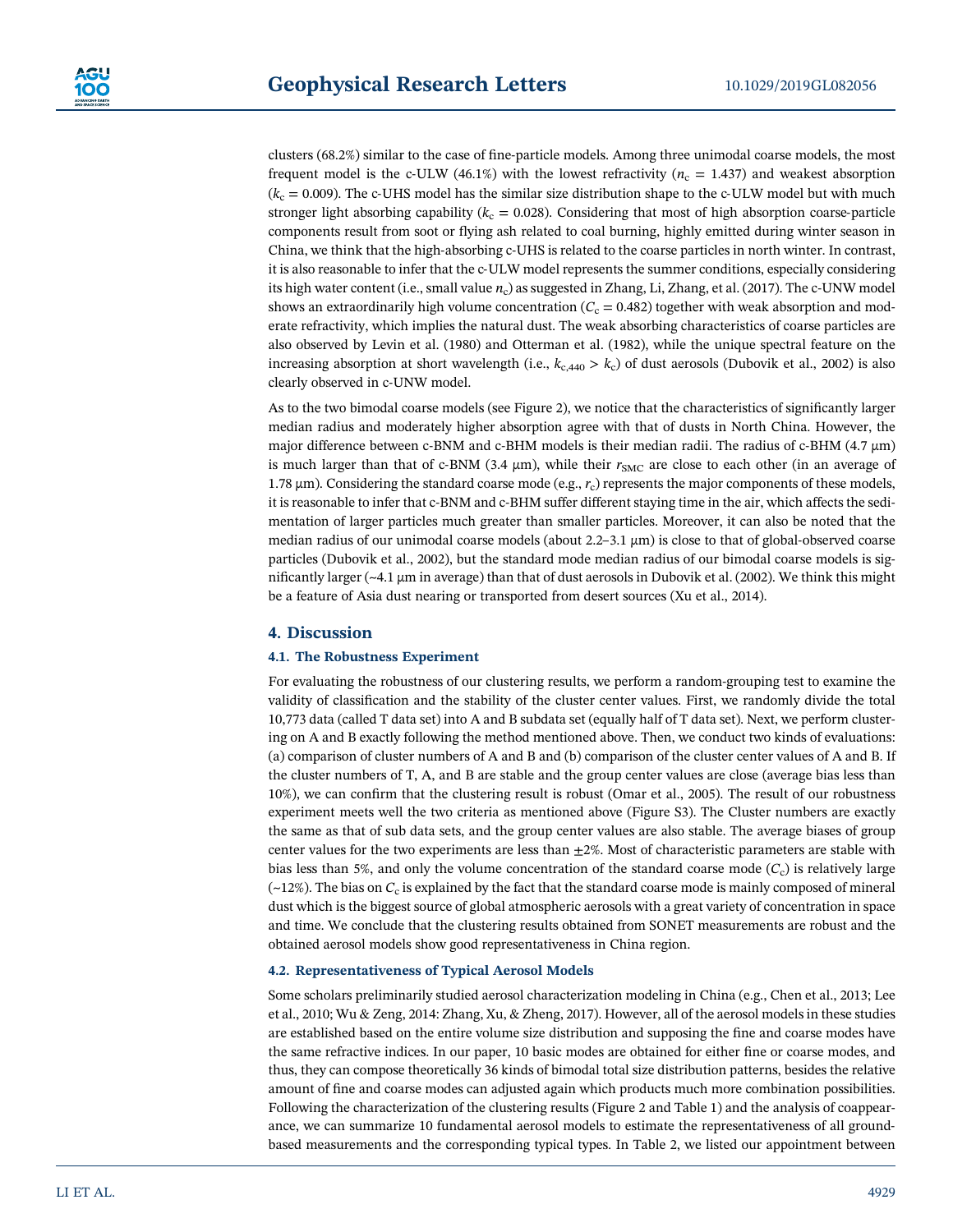clusters and their type and characteristics. Among the five fine‐particle models, the f‐ULW model is recognized as urban‐polluted type, considering its low refractivity and light absorption together with relatively high peak volume concentration. The f-UHS has the characteristics in contrast with f-ULW and thus is identified as the continental background type. The f-BLW is recognized as the secondary-polluted type, of which refractivity, light absorption, and peak concentration are usually comparable with urban-polluted type f-ULW. The discrepancy of SMF model between f‐BLW and f‐ULW suggested that the bimodal of fine particles has a close relationship with the seriously polluted haze dominated by secondary aerosols. In contrast, the f-BNS and f-BNM have strong light absorption together with large-size fine particles, which is the typical feature of the complex mixture of polluted aerosols in China. The large‐size fine particles of f‐BNS are mainly affected by anthropogenic pollutions and have high light absorption, while those of f‐BNM are usually affected by fine natural dust or fly ash with an increased SMF peak radius. Among those coarse models, the c-ULW and c-UHS are recognized as representative summer and winter background types, based on their seasonal appearance patterns (not presented in the main text). The c‐UNW can be recognized as primary dust because it shows a high frequency at typical desert or acrid regions. In contrast, the c-BNM is recognized as transported dust considering it usually appears far from dust source regions. At the end, the c‐BHM is identified as continental background dust considering it appears at all sites and has a very large standard coarse mode peak‐volume radius indicating local production by winds. The temporal and spatial variations of the aerosol models are listed in Figures S3 and S5 for more information.

#### 4.3. The Coappearance of the Fine and Coarse Models

In section 4.2, we have analyzed in details the characteristics of the five fine models and five coarse models. They are fundamental elements which can combine into various atmospheric aerosols in nature. In Figure 3a, we present the coappearance matrix between five fine-particle models and five coarse-particle models based on a statistics of clustering results. In general, we find that the coappearance probability of those aerosols which couple the fine and coarse models with close refractivity and absorption properties is very high. For example, f‐ULW and f-BLW accompanying c-ULW models appear very frequently. However, the overall coappearance probability of f‐BLW model together with all coarse models is obviously lower than that of f‐ULW model. Meanwhile, the f-ULW model has a low refractivity ( $n_f = 1.392$ ), suggesting that a close relationship with haze polluted aerosols which usually have high water content ( $n = 1.33$ ) accompanying low concentration of coarse particles. The f-UHS model and c-BHM model usually appear together, which agrees with their common originating regions, mostly Northwest China. When fine model contains bimodal structures (i.e., f-BLW, f-BNS, and f-BNM), the coappearance probability of c‐UNW model is obviously low. For the case of f‐BNM model, the coappearance chance of bimodal coarse models is nearly zero. This suggests that in the case of larger median radius of SMF mode, the coarse model has rare chance to have bimodal structures (c-BHM and c-BNM). Similarly, the coappearance of SMF (f‐B types) and SMC (c‐B types) mainly occurs in the condition that f‐BNS combines with coarse models. In addition, we also find that the cases of solo model (i.e., only fine or coarse model) are rare (only four cases f-BNM, c-BHM, c-BNM, and c-UNW). For these cases, most of standard fine/coarse mode is always accompanied by the SMF or SMC modes (f‐B or c‐B types), while the pure solo mode appears only in the case of high concentration c‐UNW model.

Following the coappearance analyses in Figure 3a, we plot the combined fine‐coarse model with coappearance probability greater than 5% in Figures 3b and 3c (left: fine-particle dominative cases; right: coarseparticle dominative cases). It can be seen from Figure 3b that the three fine‐dominative cases are all related to pollutions (Table 2), together with two low concentration coarse models which are all unimodal type. With the pollution condition changes, the standard fine mode median radius increases from 0.1 (combined polluted, f-BNS) to 0.2 (urban polluted, f-ULW), with a decrease of light absorption (k from 0.02 to 0.009), which may reveal a process of haze pollution from formation to spread (Li et al., 2014). In Figure 3c, the both coarse-dominative cases contain the same fine model (continental background, f-UHS) but combined with different coarse particles (background dust, c‐BHM and winter fly ash, c‐UHS). First, it suggests that for the regions with prevailing natural dust, the anthropogenic pollution is usually low. Second, the background dust model (c‐BHM) has a large standard coarse mode peak‐volume radius (4.7 μm), much bigger than that (3.1 μm) of the winter fly ash model (c‐UHS), which suggests again that China continental background dust has relatively large coarse-particle size. As a summary, the frequently appeared aerosol types in SONET measurements are mainly three polluted and two background types which are prevailing in China region.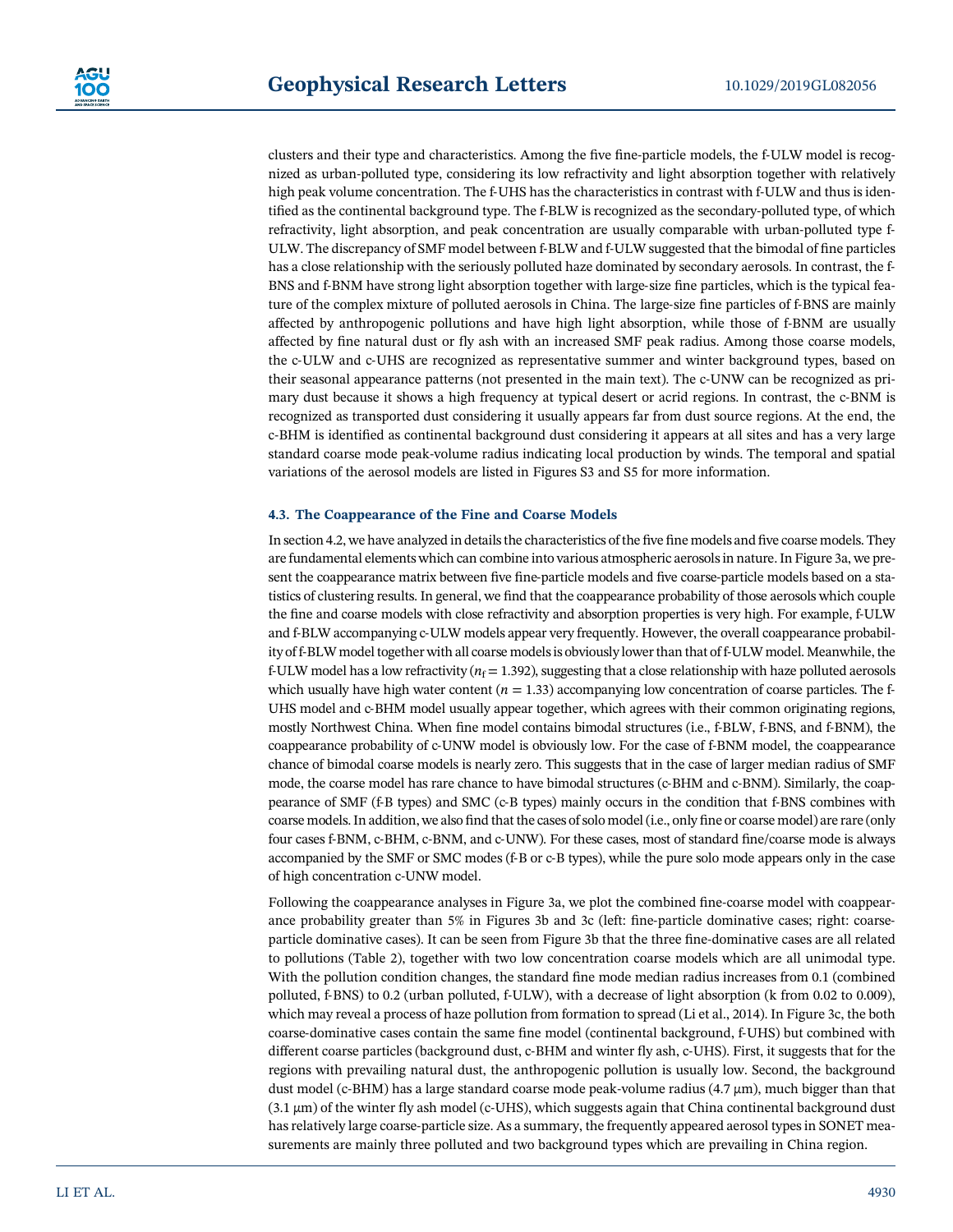

Figure 3. (a) The coappearance probability with respect to the clustered fine and coarse models. The  $x$  axis is for fine-particle models and y axis for coarse‐particle models. (b and c) The combined fine‐coarse model couples with high coappearance probability (>5%).

#### 5. Conclusions

The multiyear SONET data set at 16 sites are used to conduct the aerosol clustering analyses in China region. We find five fundamental fine models (urban polluted, continental background, secondary polluted, combined polluted, and polluted fly ash) and five fundamental coarse models (summer fly ash, winter fly ash, primary dust, transported dust, and background dust). The random‐grouping experiment proves that the clustering results are stable and robust and weakly dependent on data set. The coappearance relationship analyses also show that the aerosol pollution cases can have different optical patterns (e.g., light scattering or light absorption dominated) and usually accompanied by a low concentration background coarse mode. In contrast, the ordinary dust or fly ash aerosols usually have high light absorption and appear in the lightpolluted conditions. The obtained 10 fundamental aerosol models can provide a basis for general description of China aerosols. It is very useful for the climate, environment, and ecology studies. Meanwhile, these fine‐/ coarse‐separated models can be directly adapted in the development of satellite remote sensing algorithms to improve the calculations on the atmospheric scattering and absorption by aerosols, ameliorating accuracy and validity of various applications related to radiative transfer through the atmosphere in China.

#### Acknowledgments

The data used for this study are available at [http://www.sonet.ac.cn/](http://www.sonet.ac.cn/en/index.php) [en/index.php](http://www.sonet.ac.cn/en/index.php) (SONET website). We would like to thank all the SONET site staffs for the data used for this study. The authors are greatly appreciating the constructive comments and suggestions of anonymous reviewers for improving the expression and structure of this paper. This work was supported by the National Key R&D Program of China (grant 2016YFE0201400) and the National Natural Science Fund of China (41601386, 41671367, and 41671364).

#### References

Anderberg, M. R. (1973). Cluster analysis for applications. Academic Press.

- Bellouin, N., Boucher, O., Haywood, J., & Reddy, M. S. (2005). Global estimate of aerosol direct radiative forcing from satellite measurements. Nature, 438(7071), 1138–1141.<https://doi.org/10.1038/nature04348>
- Boucher, O., Randall, D., Artaxo, P., Bretherton, C., Feingold, G., Forster, P., et al. (2013). Clouds and aerosols. In T. F. Stocker, D. Qin, G.‐ K. Plattner, M. Tignor, S. K. Allen, J. Boschung, et al. (Eds.), Climate change 2013: The physical science basis. Contribution of Working Group I to the Fifth Assessment Report of the Intergovernmental Panel on Climate Change (Chap. 8). Cambridge, UK and New York: Cambridge University Press.
- Chang, W., Liao, H., Xin, J., Li, Z., Li, D., & Zhang, X. (2015). Uncertainties in anthropogenic aerosol concentrations and direct radiative forcing induced by emission inventories in eastern China. Atmospheric Research, 166, 129–140. [https://doi.org/10.1016/j.](https://doi.org/10.1016/j.atmosres.2015.06.021) [atmosres.2015.06.021](https://doi.org/10.1016/j.atmosres.2015.06.021)
- Che, Y., Xue, Y., Guang, J., She, L., & Guo, J. (2018). Evaluation of the AVHRR DeepBlue aerosol optical depth dataset over mainland China. ISPRS Journal of Photogrammetry and Remote Sensing, 146, 74–90.<https://doi.org/10.1016/j.isprsjprs.2018.09.004>
- Chen, H., Gu, X., Cheng, T., Li, Z., & Yu, T. (2013). The spatial–temporal variations in optical properties of atmosphere aerosols derived from AERONET dataset over China. Meteorology and Atmospheric Physics, 122(1-2), 65–73. [https://doi.org/10.1007/s00703](https://doi.org/10.1007/s00703-013-0268-2)-013‐[0268](https://doi.org/10.1007/s00703-013-0268-2)‐2
- Dubovik, O., Holben, B., Eck, T. F., Smirnov, A., Kaufman, Y. J., King, M. D., et al. (2002). Variability of absorption and optical properties of key aerosol types observed in worldwide locations. Journal of the Atmospheric Sciences, 59(3), 590-608. [https://doi.org/10.1175/1520](https://doi.org/10.1175/1520-0469(2002)059%3c0590:VOAAOP%3e2.0.CO;2)-[0469\(2002\)059<0590:VOAAOP>2.0.CO;2](https://doi.org/10.1175/1520-0469(2002)059%3c0590:VOAAOP%3e2.0.CO;2)